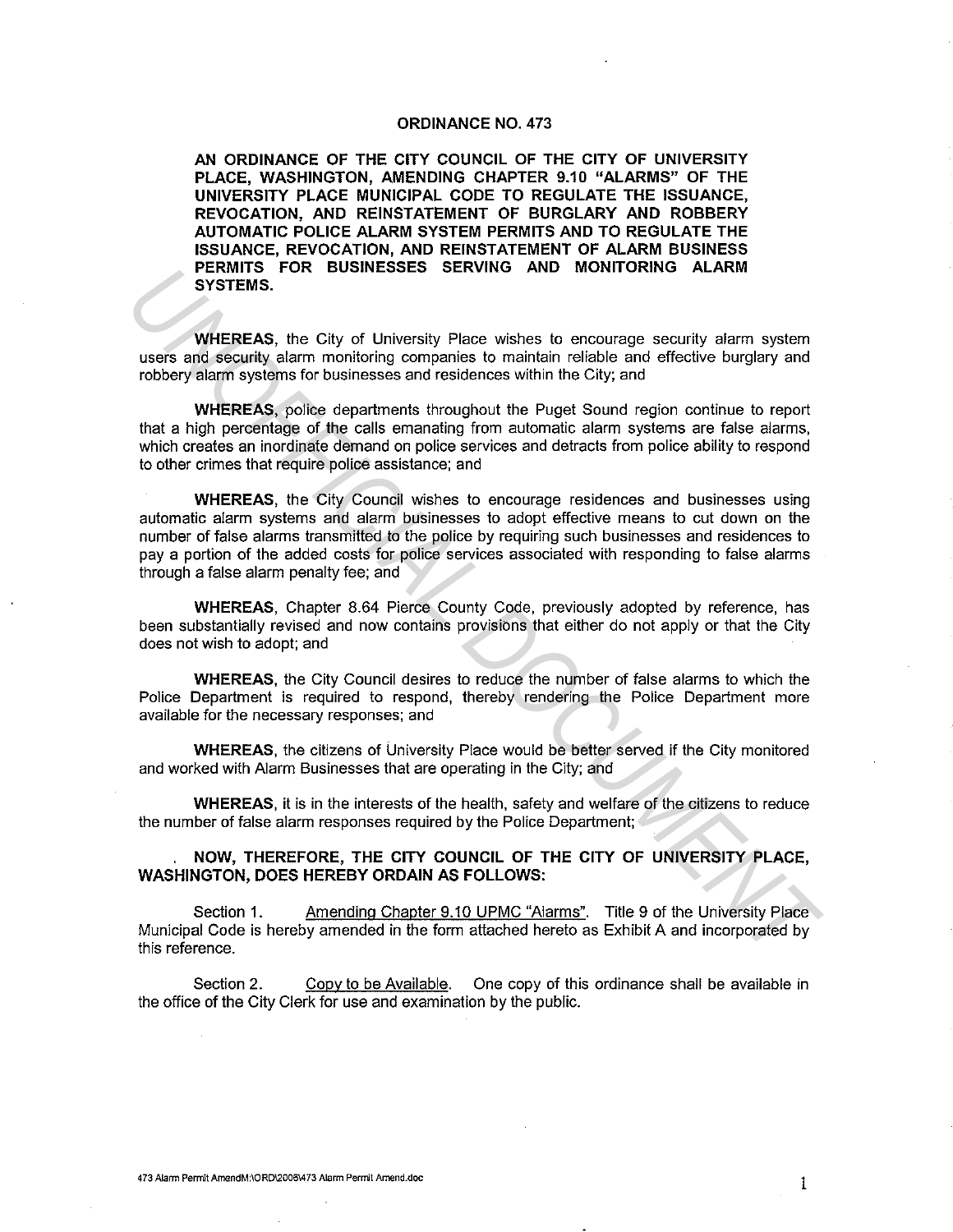Section 3. Severability. If any provision of this Ordinance or its application to any person or circumstance is held invalid, the remainder of the Ordinance or the application of the provision to other persons or circumstances by a court of competent jurisdiction shall not be affected.

Section 4. Publication and Effective Date. A summary of this Ordinance consisting of its title shall be published in the official newspaper of the City. This Ordinance shall be effective July 15, 2006.

**PASSED BY THE CITY COUNCIL ON JULY 10, 2006** 

Gerald Gehring, Mayor

ATTEST:

Sarah Ortiz, City Clerk PASSED BY THE CITY COUNCIL ON JULY 10, 2006<br> **AXENCED BY THE CITY COUNCIL ON JULY 10, 2006**<br>
ATTEST:<br>
Serien Oriz, City Clerk<br> **APPROVED AS TO FORM:**<br> **UNIGRAD DRG:** 7713/06<br>
Effective Date: 7/15/06<br>
Perfective Date: 7/15/

APPROVED AS TO FORM:

Published Date: 7/13/06 Effective Date: 7/15/06

**473 Alarm Permit AmendM:\ORD\2006\473 Alarm Permit Amend.doc**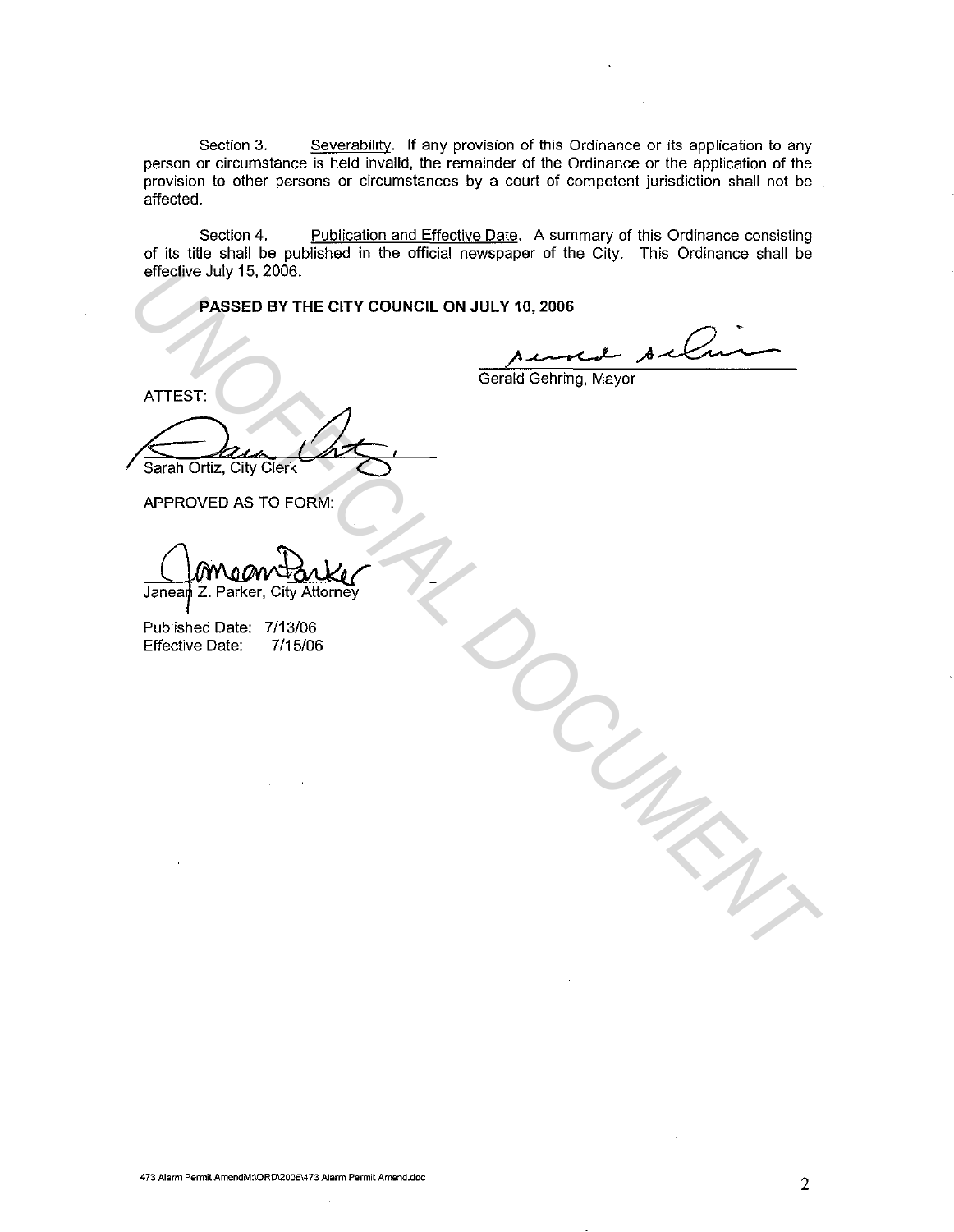## EXHIBIT A TO ORDINANCE NO. 473

## Chapter 9.10 ALARMS

### 9.10.010 Authority to adopt Pierce County Code.Purpose

Pursuant to RCW 35A.12.140 and 35A.13.180, the city adopts by reference Chapter 8.64 PCC, Alarm Systems, as amended by this chapter, as a regulation of the city.

The purpose of this Chapter is to provide for and promote the health. safety and welfare of the general public, not to protect individuals or create or otherwise establish or designate any particular class or group of persons who will or should be especially benefited by the terms of this Chapter. This Chapter does not impose or create duties on the part of the City or any of its departments. and the obligation of complying with the requirements of this Chapter. and any liability for failing to do so. is placed solely upon the parties responsible for owning. operating. monitoring. installing or maintaining security alarm systems. Chapter 8.64 PCC, Alarm Systems, as amended by this chapter, as a regulation of<br> **The ority.**<br> **Uncertainty and welfare in the proposed the health. safety**<br> **In purpose of this Chapter is to provide for and promote the hea** 

The intent of this Chapter is to encourage alarm businesses and alarm users to maintain the operational viability of security alarm systems and to significantly reduce or eliminate false alarm dispatch requests made to the Police Department.

The City regulates security alarm businesses to assure that responses to false alarms do not diminish the availability of police services to the general public and to assure that citizens who cannot afford or do not choose to operate security alarm systems are not penalized for their condition or choice.

### 9.10.020 Definitions

"Alarm Business" means persons. partnerships. corporations. or associations who conduct the business of monitoring any Alarm System within the City of University Place.

"Alarm System" means any system, device, or mechanism which, when activated, transmits a telephone message to a private monitoring company or some other number, or emits an audible or visible signal that can be heard or seen by persons outside the protected premises, or transmits a signal beyond the premises in some other fashion, except any system, device, or mechanism primarily protecting a motor vehicle.

"Alarm User" means any person or entity. who has contracted for monitoring, repair, installation or maintenance service from an Alarm Business for an Alarm System. or who owns or operates an Alarm System which is not monitored. maintained or repaired under contract.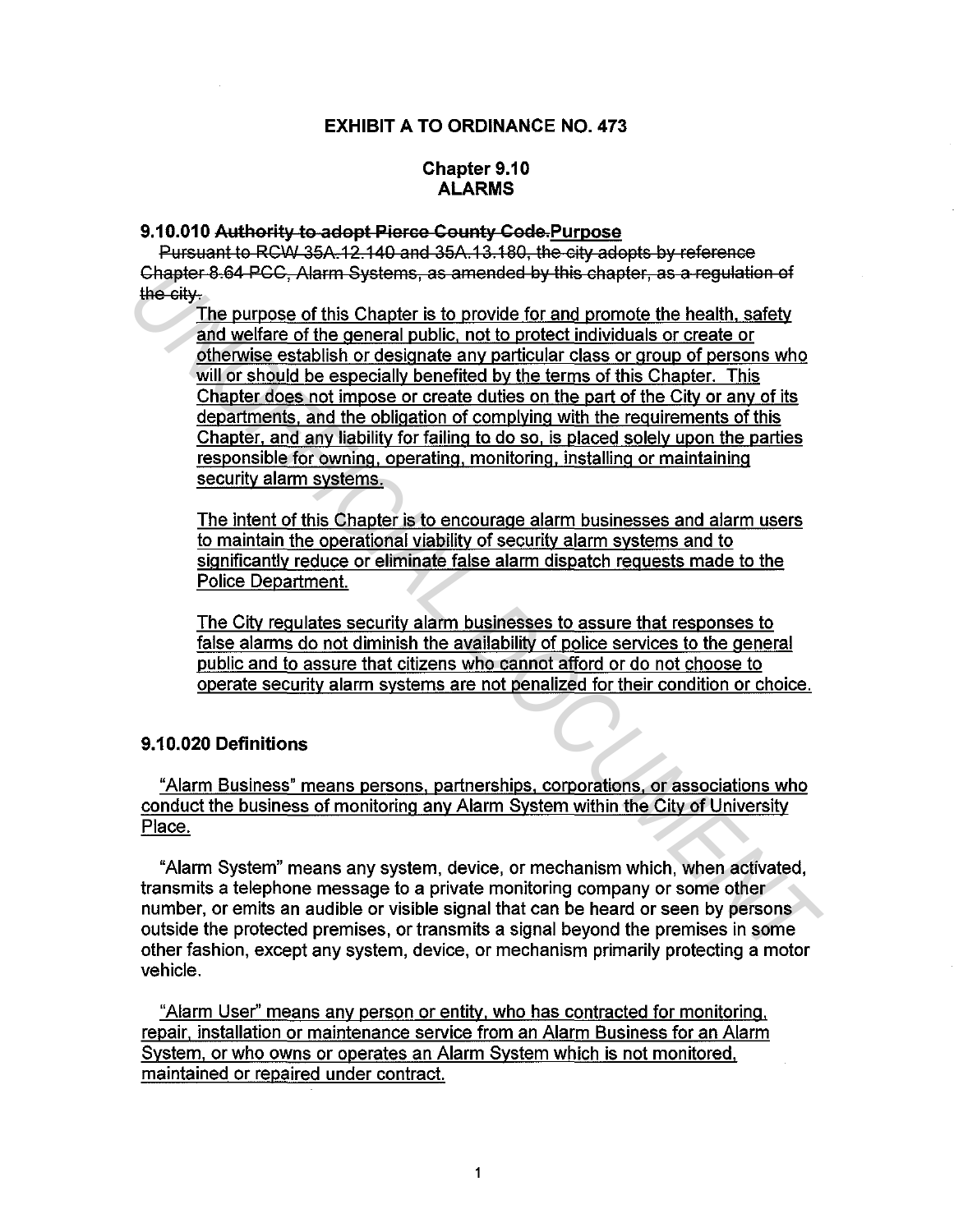"Burglary Alarm System" means an alarm system designed or used for detecting and reporting an unauthorized entry or attempted unauthorized entry upon real property protected by the system.

"Robbery Alarm System" means an alarm system designed or used for alerting others of a robbery or other crime in progress which involves potential serious bodily injury or death.

"Department" means the eCity of University Place Community Services Department, its agent, the University Place Police Department, or its duly other agent authorized agent the Pierce County sheriff's department by the City Manager.

"False Alarm" means the activation of any burglary and/or robbery alarm system when no crime is being committed or attempted on the premises. An alarm shall be presumed to be false if the police officers responding do not locate any evidence of an intrusion or commission of an unlawful act or emergency on the premises which might have caused the alarm to sound. Alarms caused by earthquakes, hurricanes, tornadoes, or other violent acts of nature shall not be deemed to be false alarms. **Department"** means the eCity of University Place Community Services<br> **Department**, its squerit, the University Place Police Department, or its duty other<br> **Example 2011** authorized agent the Pierce County sheriff's depart

"False Alarm Service Charge" means a charge for the second and each subsequent false alarm response. False Alarm Service Charges shall be set by the City Council by separate resolution.

"Permittee" means the person(s), corporation, or other business entity to whom a permit has been issued under this Chapter.

"Premises" means any area and any portion of any area protected by an alarm system.

"System Subscriber" means person(s), corporation(s), or other business entity who purchased or contracted for any alarm system.

\Ord. 218 § 1,2, 1999)

### **9.10.030 Alarm System Permit requirements**

A. Permit Required. No person or entity shall operate or use an alarm system on any premises within the city of University Place under that person's or entity's control without first having obtained from the dDepartment a separate permit for each premises protected by an alarm system. The dDepartment need not respond to any alarm system for which a permit has not first been obtained. For the purposes of this sSection, a person shall be deemed to be an operator or user of an alarm system if:

1. The person controls both the alarm system and the premises upon which it is installed; or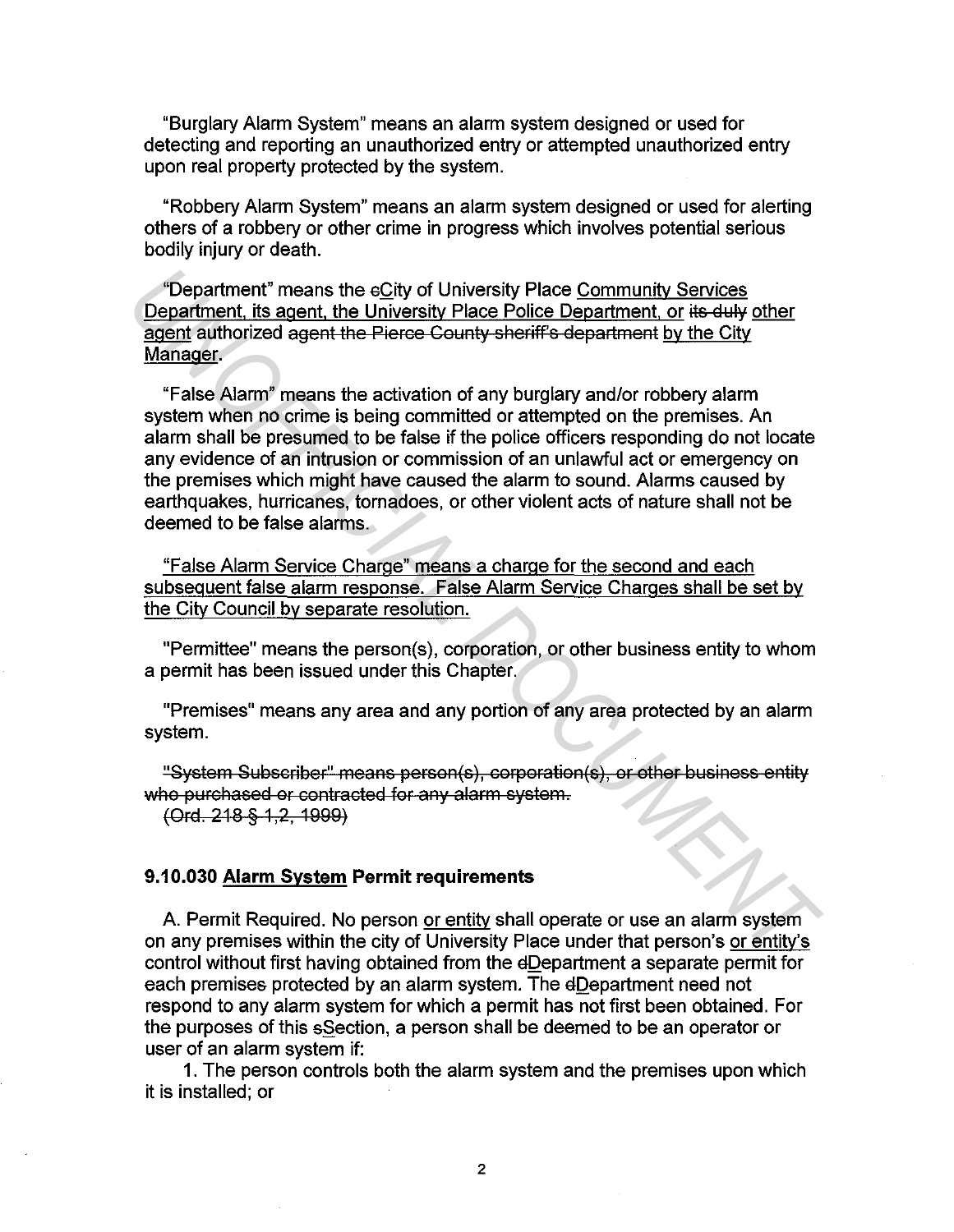2. The person controls the premises and is the subscriber, client, or tenant of the system subscriber Alarm User; or

3. The person is the system subscriber Alarm User.

B. Application. All persons or entities required to obtain a permit must complete a permit application form and pay the applicable fee. Information required to be provided on the permit application form includes, but is not necessarily limited to:

1. Subscriber's name, address, and telephone number(s);

2. Names and telephone numbers of three additional persons who will respond in the event of alarm activation in the absence of the subscriber;

3. The electrical inspection permit number for the premises;

4. Name of the alarm company responsible for regular maintenance and that company's electrical contractor's license number;

5. The information required in subsections (B)(3) and (4) of this section shall not apply to:

a. Alarms which are installed by the homeowner/tenant; or b. Alarms which are installed in multiple tenant buildings.

failure to complete the required information will result in automatic denial of the permit.

- 3. Name of the alarm company responsible for regular maintenance and that company's electrical contractor's license number; and
- 4. The electrical inspection permit number for the premises, if available.

C. Permit Fee. Each permit shall be given a unique number which shall not be transferable. The dDepartment shall charge an application fee for new applicants and also a Reinstatement Fee for the reinstatement of any permit that has been revoked. The Permit Fee and Reinstatement Fee which shall be set by the eCity cCouncil by resolution. Permit fEees and Reinstatement Fees shall be deposited into the aAlarm sSystems  $\beta$ Permits aAccount in the  $\beta$ General fFund, to be used exclusively for the administration of this cChapter. 1. Subscriber's name, address, and leephone numbers of three additional persons who will<br>respond in the event of alarm activation in the absence of the subscriber;<br>**3. Names and telephone numbers of three additional perso** 

D. No permit shall be issued to any person, corporation or other business entity whose alarm permit has been revoked within the preceding six months by the eCity.

E. Any person who owns, operates, or possesses any alarm system within the city of University Place which does not conform to the requirements of this chapter shall disconnect that alarm system and render it inoperable.

(Ord. 284 § 1, 2000; Ord. 218 § 3, 1999).

E. Duties of Alarm Users.

An Alarm User shall: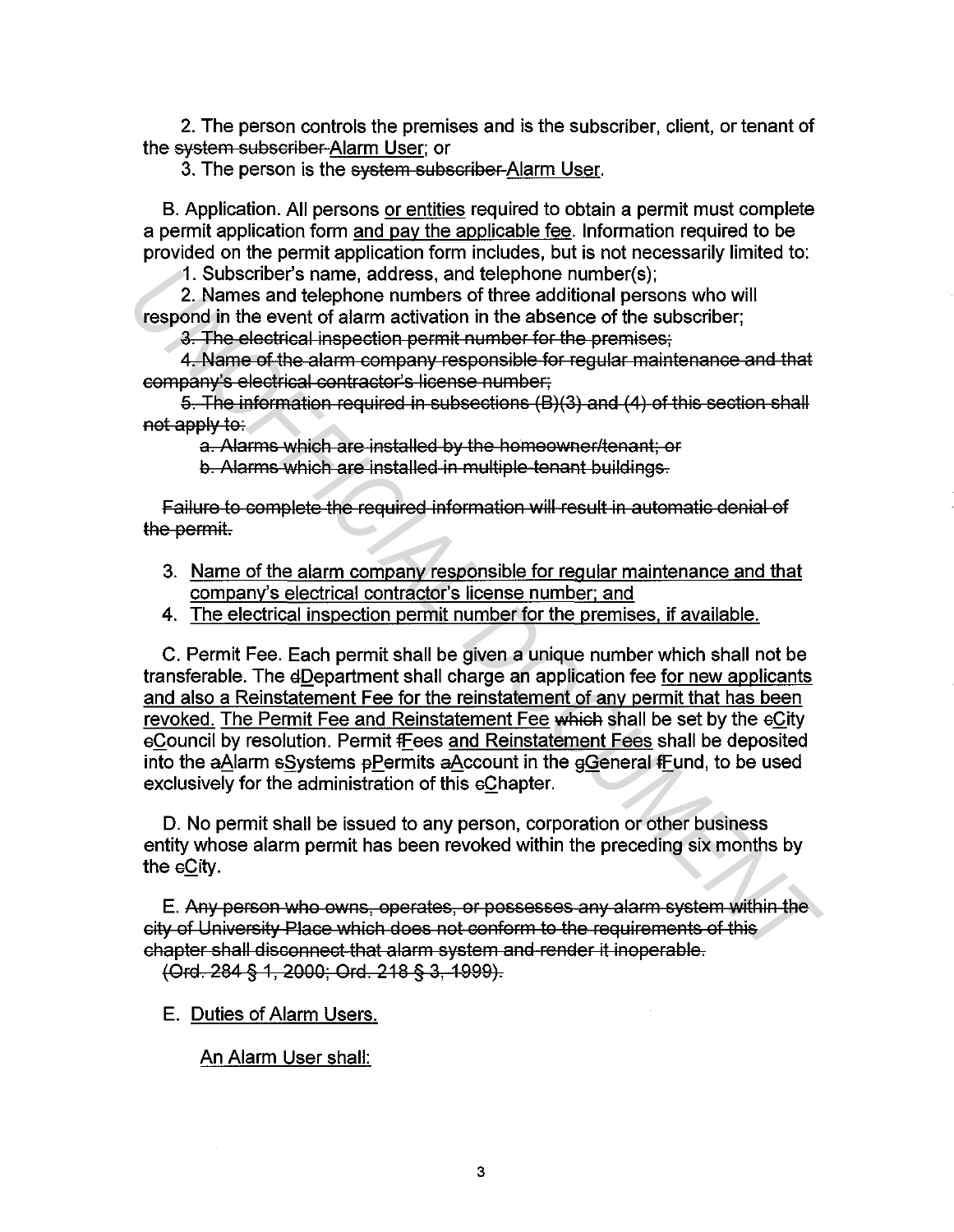- **1.** Display the street address of the alarm site at or near the front of the premises and at other places where access is available. such as from an alley or parking lot. The street address shall be clearly visible and readable from the exterior of the premises:
- **2.** Maintain the alarm site and utilize the Alarm System in a manner that will minimize or eliminate False Alarms:
- 3. Make everv reasonable effort to have a responder to the Alarm System's location within 45 minutes. when requested by the law enforcement agency, in order to:
	- **a.** Deactivate an Alarm System: or
	- **b.** Provide access to the alarm site; or
	- c. Provide alternative security for the alarm site.
- **4.** Not activate an Alarm System for any reason other than an occurrence of an event that the Alarm System is intended to report.
- F. Any person who owns. operates, or possesses any alarm system within the City of University Place which does not conform to the requirements of this Chapter shall disconnect that alarm system and render it inoperable.

# **9.10.040 Alarm System Permit FRevocation and dDiscontinuance of FResponse**

A. Grounds. The eDepartment may revoke a permit and/or discontinue responding to alarm system calls at the location of any permittee:

1. Whose alarm system has resulted in more than five false alarm responses by the dDepartment within a six-month period; or

2. Who has failed to pay a sService eCharge, as authorized by this  $e$ Chapter, within sixty  $(60)$  days of billing.

B. Notice of Revocation and Nonresponse. The dDepartment shall notify such the permittee and the Alarm Business. if applicable. in writing either by first class mail sent to the last known address of the permittee, or by personal service on the permittee of the ANotice of FRevocation and ANonresponse and the grounds therefor. An affidavit of service by mail or by personal service shall be retained by the eCity. The ANotice of rRevocation and ANonresponse shall specify the specific date of revocation, which shall be no sooner than twenty-one (21) days after either the ANotice is deposited in the mail or personally served upon the permittee, and that the eDepartment may discontinue responding to alarms which occur at the premises described in the revoked permit after the date of revocation. The ANotice shall also set forth the filing fee for an appeal. **Example Socially within 45 minutes, when requested by the law<br>
<b>Example Control and Social Properties**<br> **B.** Provide alternative security for the alarm site.<br> **B.** Provide activate an Alarm System for any tester<br> **A.** Not

C. Appeal. The permittee may appeal the ANotice of rRevocation and ANonresponse to the Hearing Examiner pursuant to the provisions of in accordance with Chapter 2.20 UPMC, Hearings Examiner. A notice of appeal, together with the applicable fee, must be filed with the eCity eClerk no later than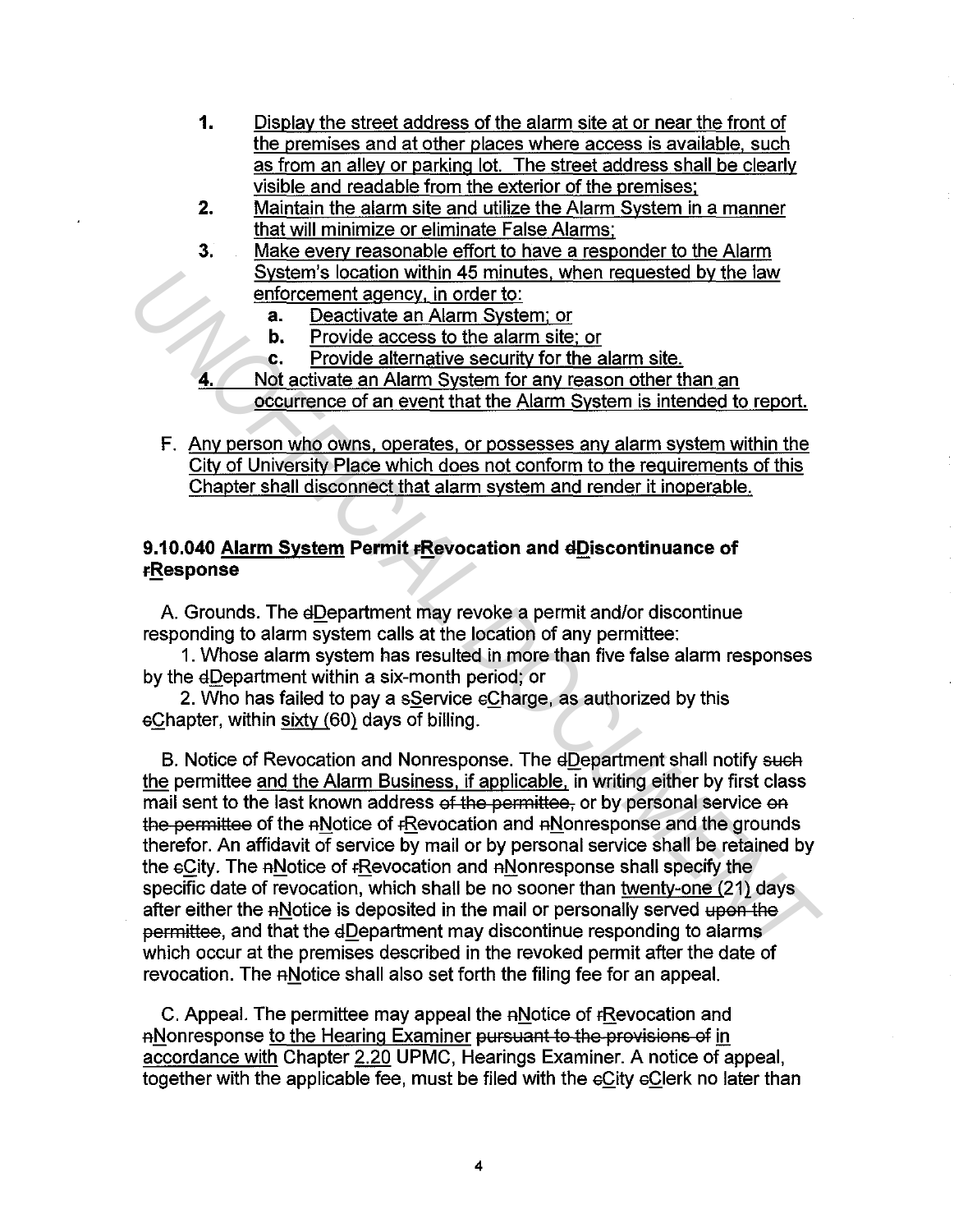fourteen (14) days after the date that the ANotice of FRevocation and a Nonresponse is either mailed to or personally served on the permittee.

D. Appeal Fee. The fee for filing an appeal of a  $A$ Notice of fRevocation and a Nonresponse shall be set by the eCity eCouncil by resolution. The appeal fee shall include all past due fEalse aAlarm sService eCharges imposed on a permittee. Failure to pay the appeal fee, including all past due False Alarm sService eCharges, waives any obligation of the eCity to process the appeal.

(Ord. 21B § *4,* 1999).

## **9.10.050 Alarm System Permit FReinstatement**

A. Reinstatement of the permit may be made upon receipt by the dDepartment of either:

1. A letter from a licensed alarm company that the alarm system is operating properly and/Of the permittee's agents are properly trained in the alarm system operation; or Payment of any outstanding service charges and a reinstatement fee; and

2. Similar documentation from an owner/tenant who has personally installed the alarm system. **a.** A letter from a licensed alarm company that the alarm system is operating properly and/or the permittee's agents are properly trained in the alarm system operation: or **b.** Similar documentation from an owner/tenant who has personally installed the alarm system. **CORTAGES waives any obligation of the oCity to process the appeal.**<br> **2006 Alarm System Permit rapidstatement**<br> **3.10.050 Alarm System Permit rapidstatement**<br> **2.10.050 Alarm System Permit rapids that the alarm evotent by** 

B. The eCity shall not be responsible for any costs incurred by the permittee to qualify for reinstatement.

C. Reinstated permittees will be billed for any false alarm responses after reinstatement, and will be subject to further revocation after three more false alarm responses during the remainder of the six-month period.

D. Permits will not be reinstated if there are any outstanding fees or service charges due.

(Ord. 218 § 5, 1999).

## **9.10.060 Service eCharges for ff alse aAlarms.**

A. False Alarm Service charges in such amounts as the city council may determine by resolution shall be billed to and paid by the permittee for a second or subsequent false alarm response during a six-month period.

B. False Alarm Service eCharges shall be deposited into the fEalse aAlarm sService eCharges account in the eGeneral fFund, to be used for the administration and enforcement activities associated with this eChapter.

C. A permittee shall be notified of all fFalse aAlarm sService eCharges assessed by the dDepartment by a written notification sent via U.S. Mail to the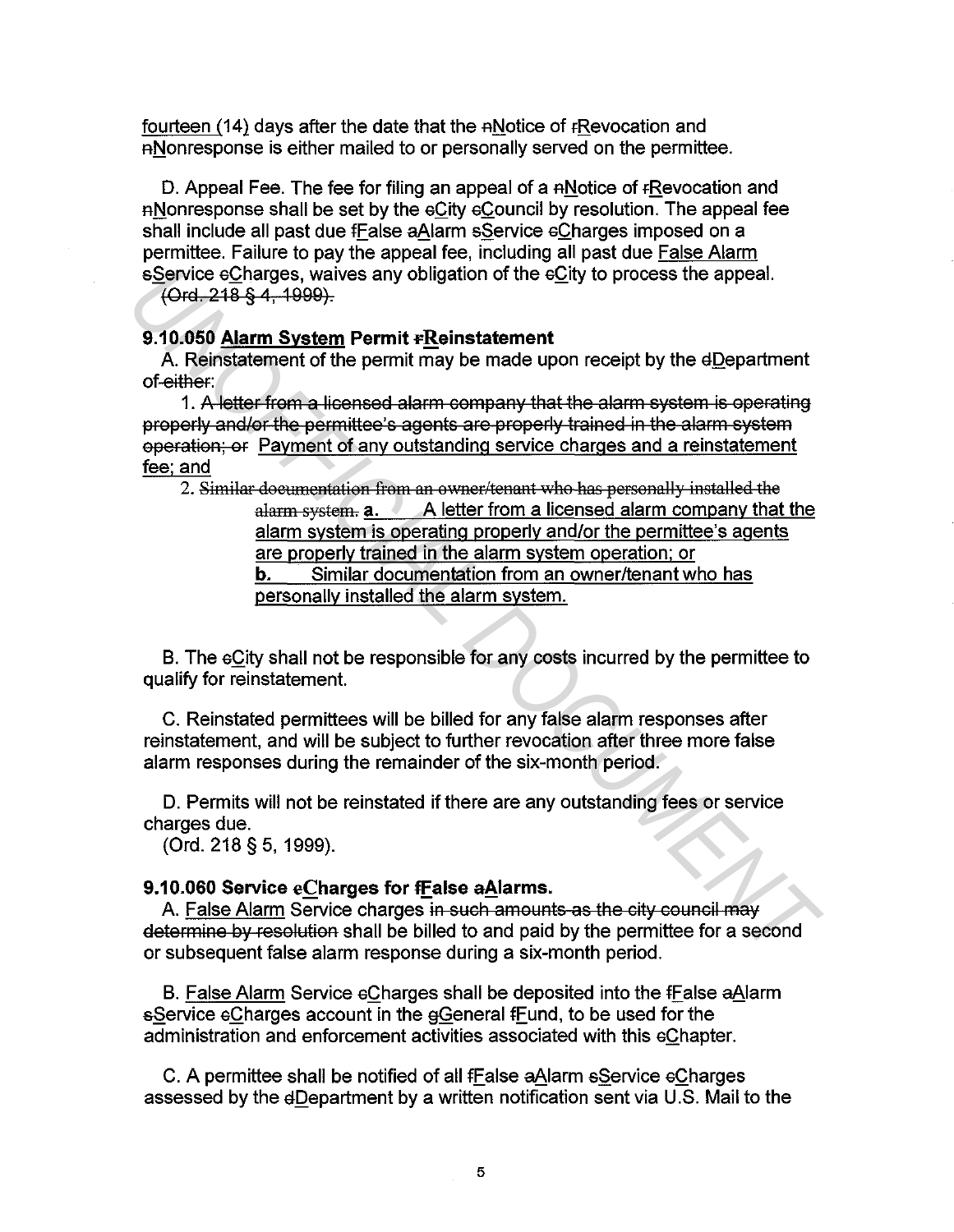last known address of the permittee. A dDeclaration of sService by mMail shall be retained by the sCity. The written notification shall require that the sService sCharge be paid no later than 30 days after the date the notification is mailed by the dDepartment.

D. A fFalse aAlarm sService eCharge may be appealed by filing a written notice of appeal with the  $e$ City  $e$ Clerk setting forth the reasons in writing why the fEalse a81arm sService sCharge should not be applied. The appeal must be filed with the eCity eClerk no later than twenty-one (21) days after the date on the sCity's notification of the fEalse aAlarm sService sCharge.

E. The sCity mManager shall designate an official who shall decide the appeals of fFalse aAlarm sService eCharges that occur prior to the issuance of a RNotice of fRevocation and RNonresponse. Appeals shall be considered without a hearing and be based solely on the records of the eCity and the written ANotice of aAppeal filed by the applicant. A written decision either granting the appeal or denying the appeal shall be mailed to the appellant not later than fourteen (14) days after the appeal is filed. **Firstles eAlarm Service Charge should not be applied. The appeal must be filed who the active compare should not be applied. The appeal must be filed eCity's notification of the Ealse aAlarm sService cCharge.<br>
E. The cCit** 

F. In addition to any other remedy available under state law or the UPMC, the €1Department may collect False Alarm sService sCharges delinquent for more than thirty (30) days by assigning them to a collection agency.

(Ord. 218 § 6, 1999).

# 9.10.070 Declaring eContinuous aAudible aAlarms to be a pPublic nNuisance.

An alarm system that emits an audible signal for more than fifteen (15) minutes and disturbs the peace and tranquility of the public is hereby declared to be a public nuisance. Such an alarm system may be summarily abated by the pPolice EIDepartment.

(Ord. 218 § 7, 1999).

## 9.10.080 Civil Violations

Any violation of the provisions of this Chapter is a civil violation punishable by a fine of up to \$500 a day for each day, or portion thereof, in which a violation occurs as provided for in Chapter 1.20 of the UPMC. The City Manager or designee shall be the responsible Department Director for the purpose of enforcing this Chapter.

 $(Ord. 218 § 8, 1999)$ 

## 9.10.080 Alarm Business Registration Requirements

A. Registration Required. From and after July 1. 2006. all person(s) who conduct the business of monitoring Alarm Systems in any building, structure. site. or other property within the City of University Place are required to register with the Department.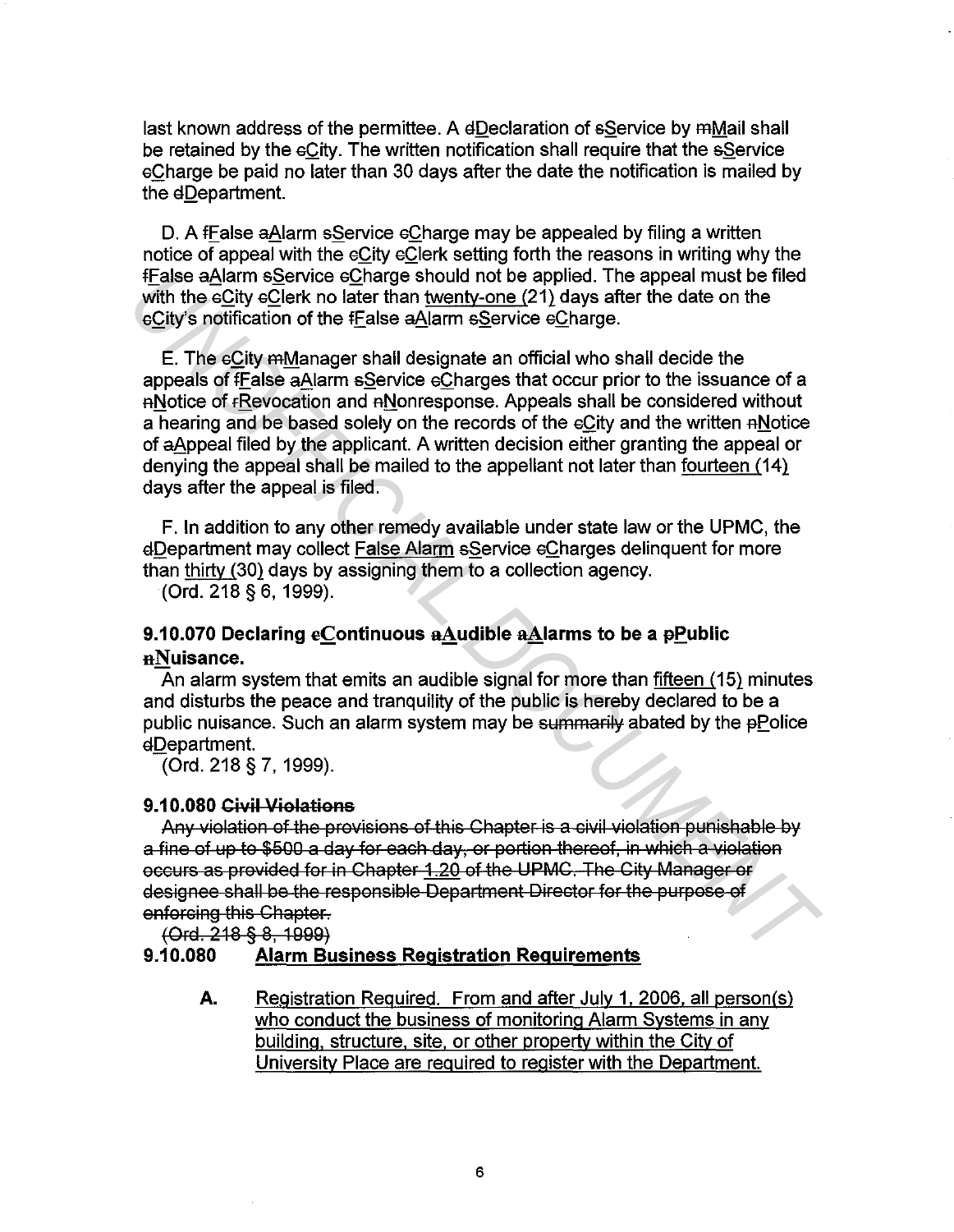- **B.** Registration Application. All Alarm Businesses are required to complete a registration application form and pay the applicable registration fee. Information required to be provided on the registration application form includes. but is not limited to:
	- **1.** Alarm Business name. physical address. mailing address. business telephone number:
	- **2.** Contractor and/or state business license number:
	- 3. Principals of the Alarm Business;
	- **4.** A 24-hour telephone number to the monitoring center: and
	- **5.** A list of alarm systems being monitored within the City of University Place.
- **C.** Registration Fee. The Department shall charge a registration fee which shall be set by the City Council by resolution. Registration Fees shall be deposited in the Alarm System Permits Account in the General Fund to be used exclusively for the administration of this Chapter.
- **D.** Alarm Business Registration Restrictions
	- **1.** Any false statement of material fact made by an applicant for the purpose of obtaining an Alarm Business registration to monitor Alarm Systems shall be sufficient cause for refusal to issue. or revocation of a registration;
	- 2. An Alarm Business registration cannot be transferred to another person or business: and
	- 3. An Alarm Business shall inform the Department of any change that alters any of the information in subsections UPC 9.10.080 B, sections 1-5, within five business days of such change.

#### **9.10.090 Alarm Business Registration Duration and Renewal**

An Alarm Business's registration shall expire one year from the date of registration and must be renewed annually by submitting an updated application and renewal fee to the Department. It is the responsibility of the Alarm Business to submit an application prior to the registration expiration date. Failure to renew will result in alarm dispatch requests from the Alarm Business not being accepted for dispatch. 2. Contractor and/or state business license number;<br> **3.** Contractor and *A* Ethical Dislocation European conternses:<br> **4.** A 24-hour telephone number to the monitoring center, and<br> **4.** A 24-hour telephone number to the

# **9.10.100 Duties of the Alarm Businesses**

Alarm Businesses shall: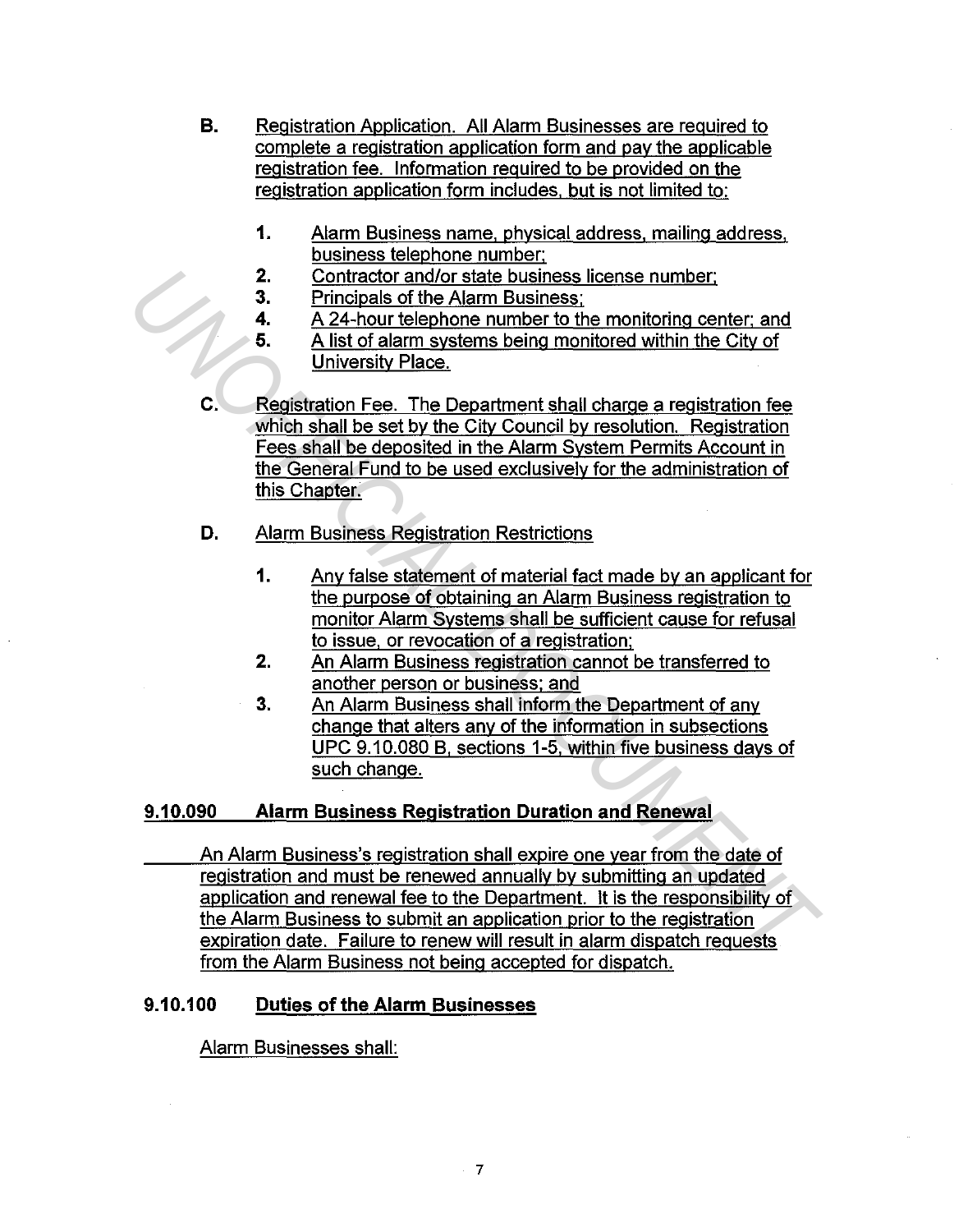- 1. Work cooperatively with the Department to reduce false dispatches to false alarms.
- 2. Provide the Department with information regarding Alarm Systems installed. operated. monitored and cancelled within the City of University Place in the format (paper or electronic) requested by the Department at least quarterly or as otherwise requested by the Department:
- 3. Inform the Department of any alarm site that is ineligible for an alarm dispatch request by law enforcement;
- 4. Inform the Department of alarm sites that protect weapons. ammunition. explosives. or certain types of hazardous materials which require a third party capable of responding to secure the alarm site:
- 5. Make all requests for alarm dispatches to a telephone number and in the form designated by the Department:
- 6. Not make requests for alarm dispatches for Alarm Systems that are on the Department's non-response list for a revoked permit:
- 7. Program arming station control panels to send cancel codes to abort dispatches:
- 8. Upon takeover of any Alarm System, the Alarm Business shall upgrade or modify the Alarm System to bring the system into compliance with this ordinance;
- 9. Alarm Businesses must maintain for a period of at least one year, records relating to alarm dispatch requests. Records must include the name, address. and phone number of the Alarm User, the Alarm System zone(s) and sensors activated, use of third party responders, the time of alarm dispatch request and. if applicable. reasons which led to alarm cancellations. The Department may request copies of such records for individually named Alarm Users: and
- 10. Alarm Businesses that perform monitoring services for a fee whose registration is suspended or revoked are required to notify all Alarm User customers within five (5) days of the suspension of such suspension or revocation. The Alarm User shall be notified that the Department shall not accept alarm dispatch requires from the suspended or revoked business, and will not respond to their alarm during the Alarm Business's suspension or revocation. **Form the Department of any alarm site that is ineligible for<br>
an alarm dispatch request by law enforcement;**<br> **4.** Inform the Department of alarm sites that protect weapons,<br>
ammunition. explosives, or centrain types of h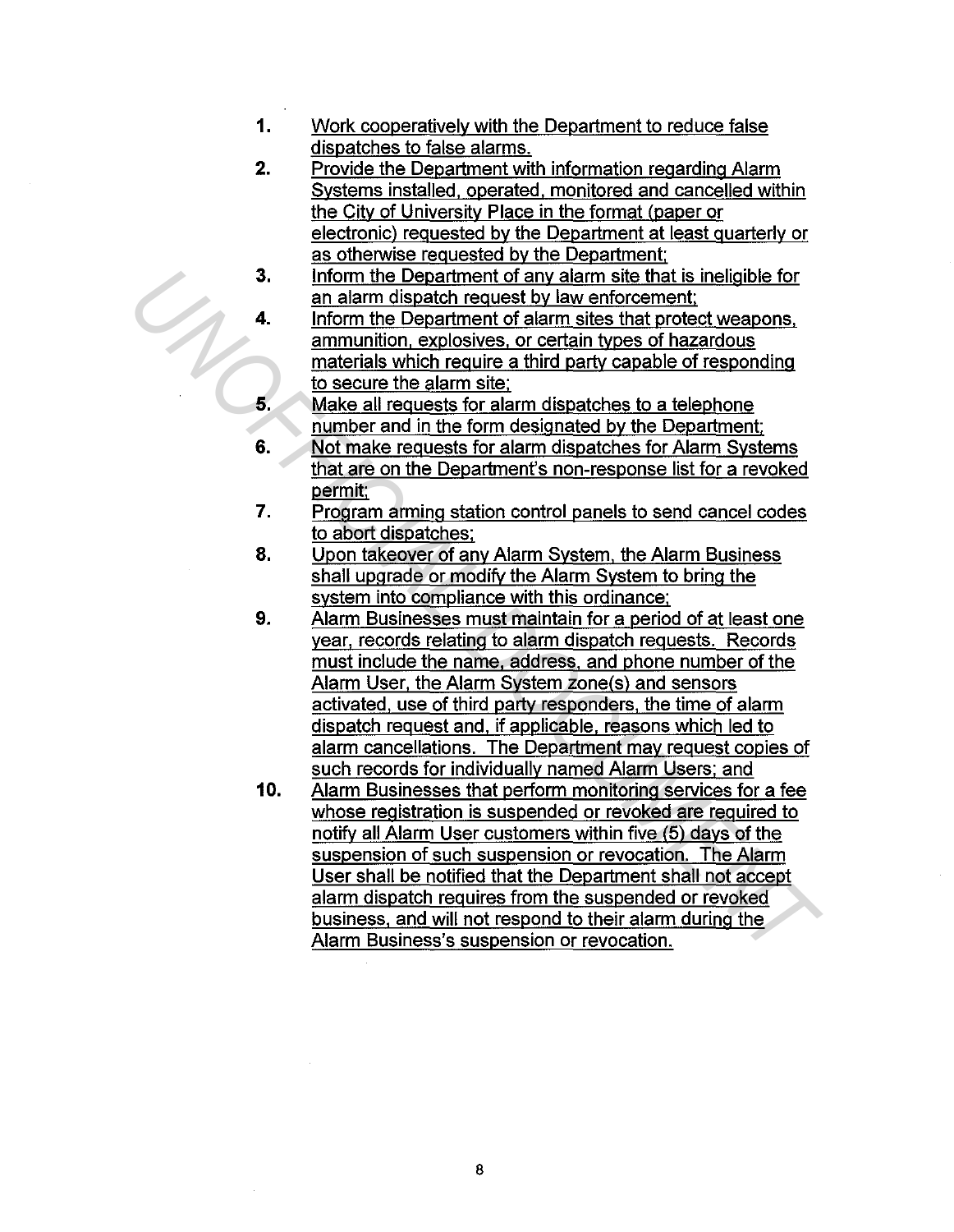# **9.10.110 Alarm Business Registration Revocation**

- **A.** Grounds for revocation. The Department may revoke an Alarm Business registration for failure to comply with the provisions of this Chapter. or the failure to comply with requests for information from the Department as provided for in this Chapter.
- **B.** Notice of Revocation. The Department shall notify such registrant in writing by first class mail or personal service of the revocation of the Alarm Business Registration and the grounds thereof. The notice shall specify the specific date of revocation. which shall be no sooner than twentv-one (21) days after the notice is deposited in the mail or personally served. and that the Department shall discontinue responding to alarm dispatch requests from the Alarm Business for their customers. The Alarm Business will be required to notify their Alarm System monitoring customers that the Department will not respond to alarms at their alarm site beginning twenty-one (21) days after the Department mails notice to the Alarm Business. **IST Abdice of Revocation.** The Department that notify such resistent in the main of the woords of the revocation of the Alarm Business Registration and the grounds thereof. The notice shall see the three cells the of revo
	- C. Appeal. The Alarm Business may appeal the Notice of Revocation to the Hearing Examiner in accordance with Chapter 2.20 UPMC. A notice of appeal, together with the applicable fee. must be filed with the City Clerk no later than fourteen (14) days after the date the Notice of Revocation is either mailed to or personally served on the Alarm Business.
	- **D.** Reinstatement. Alarm Business registration may be reinstated upon receipt and approval by the Department of a plan to correct the conditions that led to the revocation and payment of all fees and penalties due from the Alarm Business. The City shall not be responsible for any costs incurred by the Alarm Business to qualify for reinstatement.

#### **9.10.120 Government Immunity**

**A.**  Alarm registration is not intended to, nor will it. create a contract. duty or obligation, either expressed or implied, of response. Any and all liability and consequential damage resulting from the failure to respond to a notification is hereby disclaimed and governmental immunity as provided by law is retained. By applying for an alarm permit. the Alarm User or permittee acknowledges that law enforcement response may be influenced by factors such as: the availabilitv of police units, priority of calls, weather conditions. traffic conditions, emergency conditions. staffing levels. and prior response history.